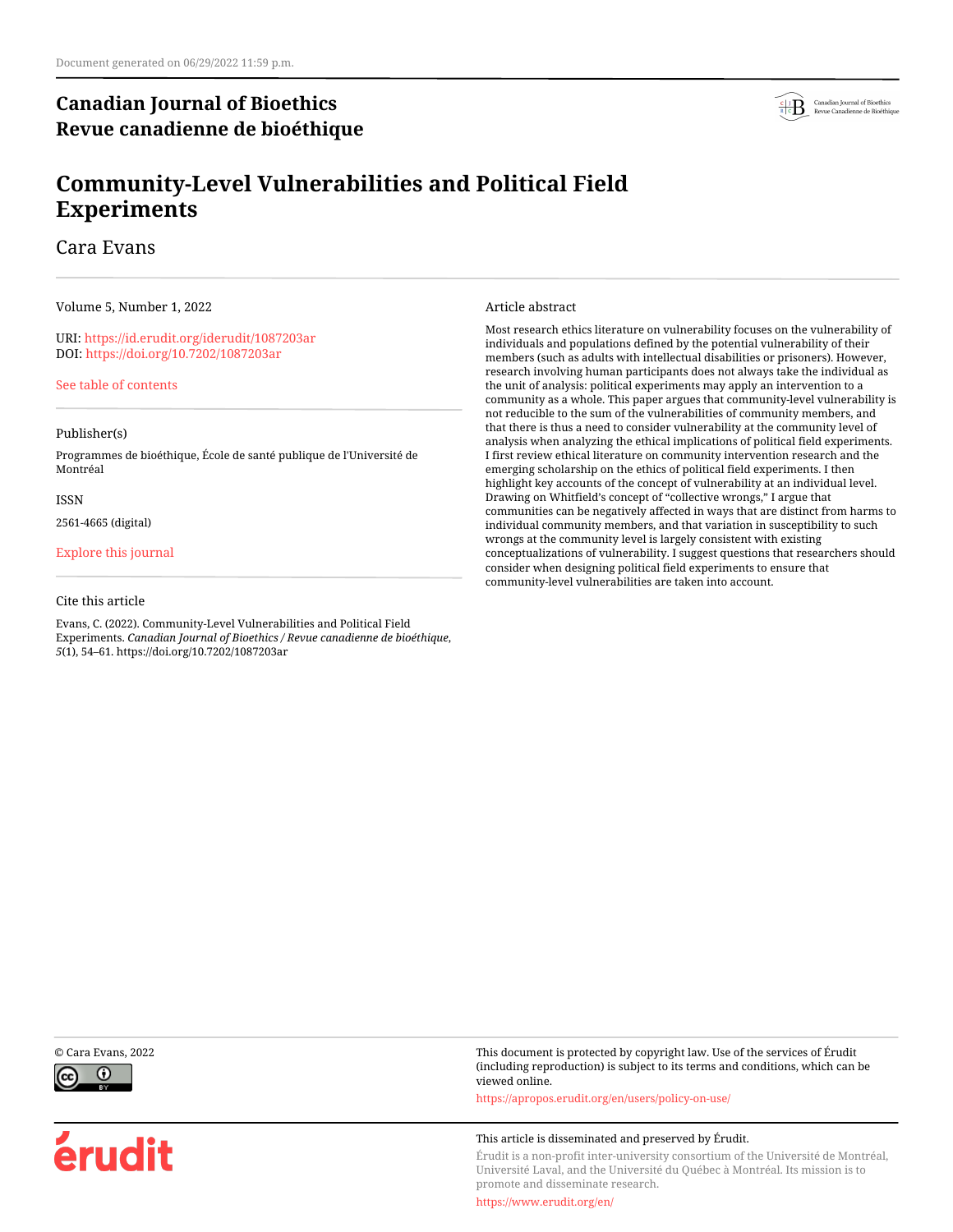

**ARTICLE** (ÉVALUÉ PAR LES PAIRS / PEER-REVIEWED)

# **Community-Level Vulnerabilities and Political Field Experiments**

Cara Evans<sup>a</sup>

#### **Résumé Abstract**

La plupart des documents relatifs à l'éthique de la recherche sur la vulnérabilité s'intéressent à la vulnérabilité des individus et vulnerability of individuals and populations defined by the des populations définies par la vulnérabilité potentielle de leurs potential vulnerability of their members (such as adults with membres (comme les adultes souffrant de déficiences intellectuelles ou les prisonniers). Cependant, la recherche impliquant des sujets humains ne prend pas toujours l'individu as the unit of analysis: political experiments may apply an comme unité d'analyse : les expériences politiques de terrain intervention to a community as a whole. This paper argues that peuvent appliquer une intervention à une communauté dans son community-level vulnerability is not reducible to the sum of the ensemble. Cet article soutient que la vulnérabilité au niveau de la communauté n'est pas réductible à la somme des need to consider vulnerability at the community level of analysis vulnérabilités des membres d'une communauté, et qu'il est donc when analyzing the ethical implications of political field nécessaire de considérer la vulnérabilité au niveau de l'analyse de la communauté lors de l'analyse des implications éthiques des expériences politiques sur le terrain. Je passe d'abord en ethics of political field experiments. I then highlight key accounts revue la littérature éthique sur la recherche d'intervention of the concept of vulnerability at an individual level. Drawing on communautaire et la recherche émergente sur l'éthique des expériences de terrain politiques. Je mets ensuite en évidence les principaux comptes rendus du concept de vulnérabilité au from harms to individual community members, and that variation niveau individuel. En m'appuyant sur le concept de « torts collectifs » de Whitfield, je soutiens que les communautés peuvent être affectées négativement de manière distincte des torts causés aux membres individuels de la communauté, et que designing political field experiments to ensure that communityla variation de la susceptibilité à de tels torts au niveau de la level vulnerabilities are taken into account. communauté est largement conforme aux conceptualisations existantes de la vulnérabilité. Je suggère des questions que les chercheurs peuvent prendre en considération lors de la conception d'expériences politiques sur le terrain afin de s'assurer que les vulnérabilités au niveau communautaire sont prises en compte.

éthique de la recherche, communautés

#### **Affiliations**

<sup>a</sup> Department of Health Research Methods, Evidence, and Impact, McMaster University, Hamilton, Ontario, Canada **Correspondance / Correspondence:** Cara Evans[, evanscn@mcmaster.ca](mailto:evanscn@mcmaster.ca)

#### **INTRODUCTION**

Political field experiments test potential policy initiatives by applying experimental methods in a naturalistic and often largescale context (1,2). Field experiments are increasing in popularity as a tool in the ascendant "evidence-based policymaking" paradigm (3) and in political science scholarship (2,4). These experiments may involve interventions at a community level. For example, a political field experiment may involve modifying the structure of unemployment benefits in an effort to increase the employment rate or changing the built environment in a neighbourhood to promote the use of active transportation. Communities may be randomly or purposively assigned an intervention and compared to "control" communities that receive no intervention or "treatment as usual." Along with community-level interventions, these experiments may have communitylevel effects – benefits and harms, both intended and unintended – that can affect the community as an entity.

Adopting a community level of analysis in research raises distinct ethical questions. This paper focuses on the concept of vulnerability, asking how vulnerability may be understood at a community level in political field experiments. I argue that adding a community level of analysis to discussions of vulnerability in political field experimentation is essential because community vulnerabilities are not reducible to the vulnerabilities of a community's individual members. As such, failing to consider the vulnerability of communities may result in unanticipated adverse effects. While community-level intervention research is carried out in many disciplines (including community psychology, public health, and others) and methodological traditions (including community-based participatory research), I aim to contribute specifically to the emerging literature on the ethics of political field experimentation. As such, examples will be drawn primarily from the ethical and empirical literature in this area.

Most research ethics literature on vulnerability focuses on the intellectual disabilities or prisoners). However, research involving human participants does not always take the individual vulnerabilities of community members, and that there is thus a experiments. I first review ethical literature on community intervention research and the emerging scholarship on the Whitfield's concept of "collective wrongs," I argue that communities can be negatively affected in ways that are distinct in susceptibility to such wrongs at the community level is largely consistent with existing conceptualizations of vulnerability. I suggest questions that researchers should consider when

#### **Mots-clés Keywords**

vulnérabilité, expériences politiques, expériences de terrain, vulnerability, policy experiments, field experiments, research ethics, communities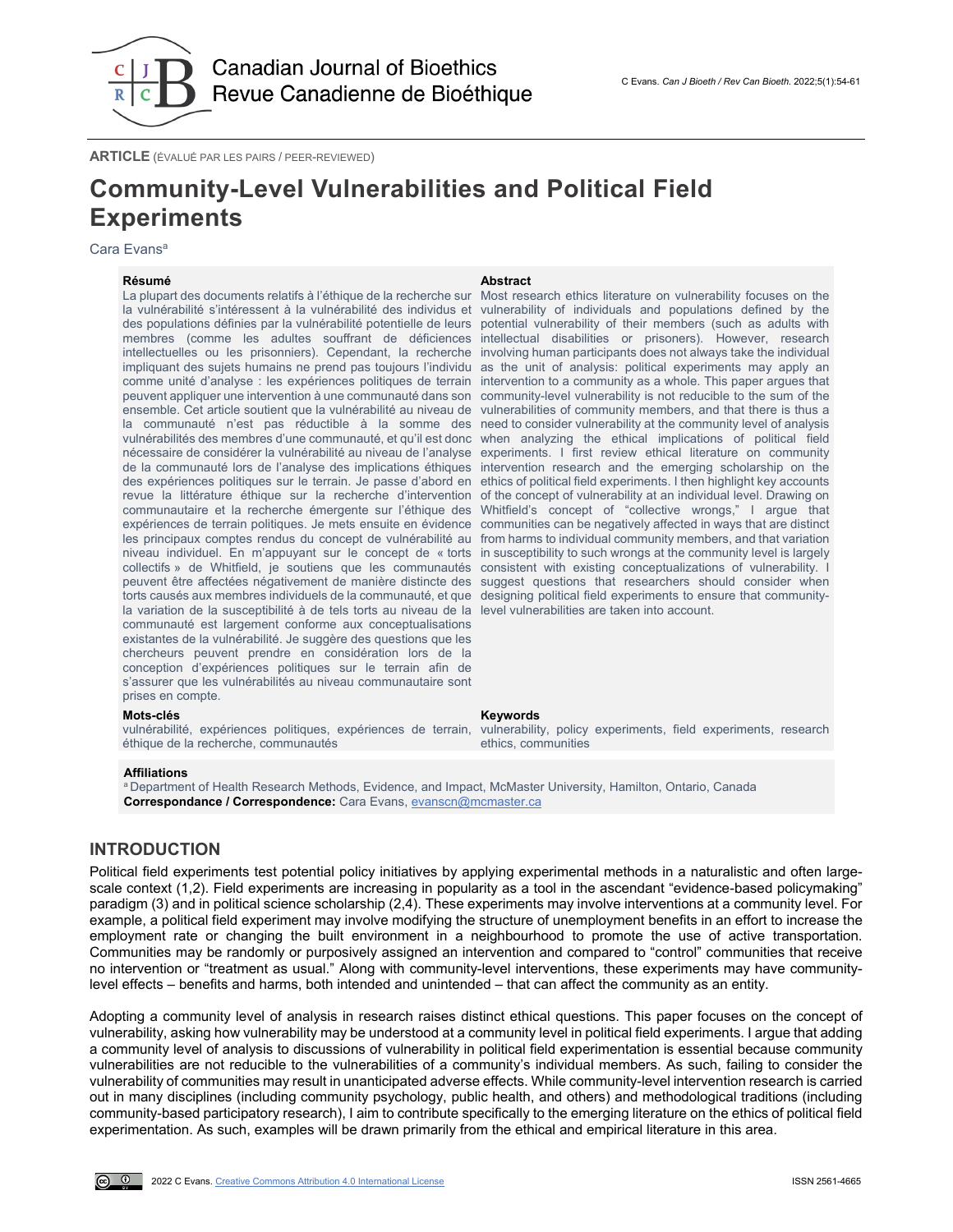First, I highlight interdisciplinary scholarship on the ethics of community-level research. Second, I review ethical literature relating to political field experiments. Third, I provide a brief overview of definitional debates around individual-level vulnerability in research ethics. Fourth, I argue that communities can be negatively affected in ways that are not accounted for at an individual level of analysis. I will provide examples of domains in which community-level wrongs may occur and argue that susceptibility to incurring wrongs during political field experimentation can vary across communities and research situations. Fifth, I propose that this variation in susceptibility to wrongs is congruent with existing definitions of vulnerability, and therefore necessitates considering vulnerability at the community level when conducting political field experiments. Finally, I suggest considerations for researchers conducting political field experiments and call for further investigation and conceptualization of this issue.

# **ETHICS IN COMMUNITY-LEVEL RESEARCH**

Political field experimentation is only one example of research conducted at a community level. Ethical questions in communitylevel research require attention to the concept of a community itself, and to the complexity and dynamism of community relations. I draw on interdisciplinary literature to highlight some of these issues below.

## **Defining communities**

The question of what constitutes a community is critical in community-level research. Writing in the field of community psychology, Krause and Montenegro propose seven characteristics of community: social relationships, shared culture, shared identities, a sense of community, collective action and motivation, and spatial and temporal dimensions (including virtual or other spaces) (5). In an article on community engagement in biomedical research, Weijer and Emanuel suggest ten characteristics of communities, while acknowledging that not all communities will have all characteristics. Excluding healthspecific domains, their list of characteristics suggests that key features of a community are shared traditions, identities, and resources, along with mechanisms for collective decision-making and representation (6). Literature on community-based participatory research (7-9) and public health (10) has defined communities in terms of social ties and shared identities.

Communities, however, are not homogenous, but rather have internal divisions, hierarchies, and conflict (7-9). Moreover, it is important to note that defining the boundaries of a community can be fraught with challenges. Demarcating the limits of a particular community necessarily requires exclusion as well as inclusion – it involves stating who is in and who is out (5). In intervention research, these boundaries may have important implications both for the distribution of resources, and for the application of safeguarding processes. As such, community-level ethical issues may arise as soon as researchers attempt to define the community with which they are engaging.

In this paper, I consider a community to be a group that includes social relationships, shares elements of identity, and engages in purposeful collaboration. In light of the above discussion, this description is not intended to imply homogeneity, nor is it suggested that this definition alone is sufficient to neatly bound any given community.

## **A community level of ethical analysis in research**

As noted above, many fields have longstanding traditions of community-level intervention research. These fields each have distinct values such as humility in community-based participatory research (11), and frameworks for ethical intervention such as Nuffield's ladder of interventions in public health (12). Researchers conducting political field experiments can nonetheless turn to this ethical scholarship to understand some of the issues at stake in research with communities. These issues include the obligations of researchers towards communities, differential effects within the community, and difficulties identifying who can validly represent the community.

The obligations of researchers working with communities are less well-established than those pertaining to individuals, but this is not to say the former are unexplored. Four decades ago, Rappaport identified a dialectic of needs and rights that arises in relation to community intervention, noting that a needs-based view implied requirements for protection, even paternalism; a rights-based view suggested a focus on freedom and self-determination (13). Rappaport called for a synthesis of these ideas, which he termed "empowerment" and described as "enhance[ing] the possibility for people to control their own lives" (p.15). Empowerment continues to hold sway as an important concept in the ethics of community-level research (14). Meanwhile in the field of public health, ethicists have argued for an obligation to support communities' "flourishing," a condition that encompasses resilience and the enabling of individual and collective capacities (15). Like autonomy in individual-level research, empowerment and flourishing are principles that can help to orient ethical research design.

However, the internal heterogeneity of communities creates challenges for actualizing these principles. Interventions targeting a community as a whole may have differential effects within that community. That is, an intervention may benefit some subgroups but harm others; moreover, while some interventions may only target a subgroup within a community, interrelationships within a community may lead to unexpected effects on "non-participants" or the community as a whole (16). Complicating the picture further, different value systems within a community mean that there may be disagreement about what constitutes a benefit or a harm, and for whom (16). This complexity can introduce dilemmas and tensions into the conduct of research.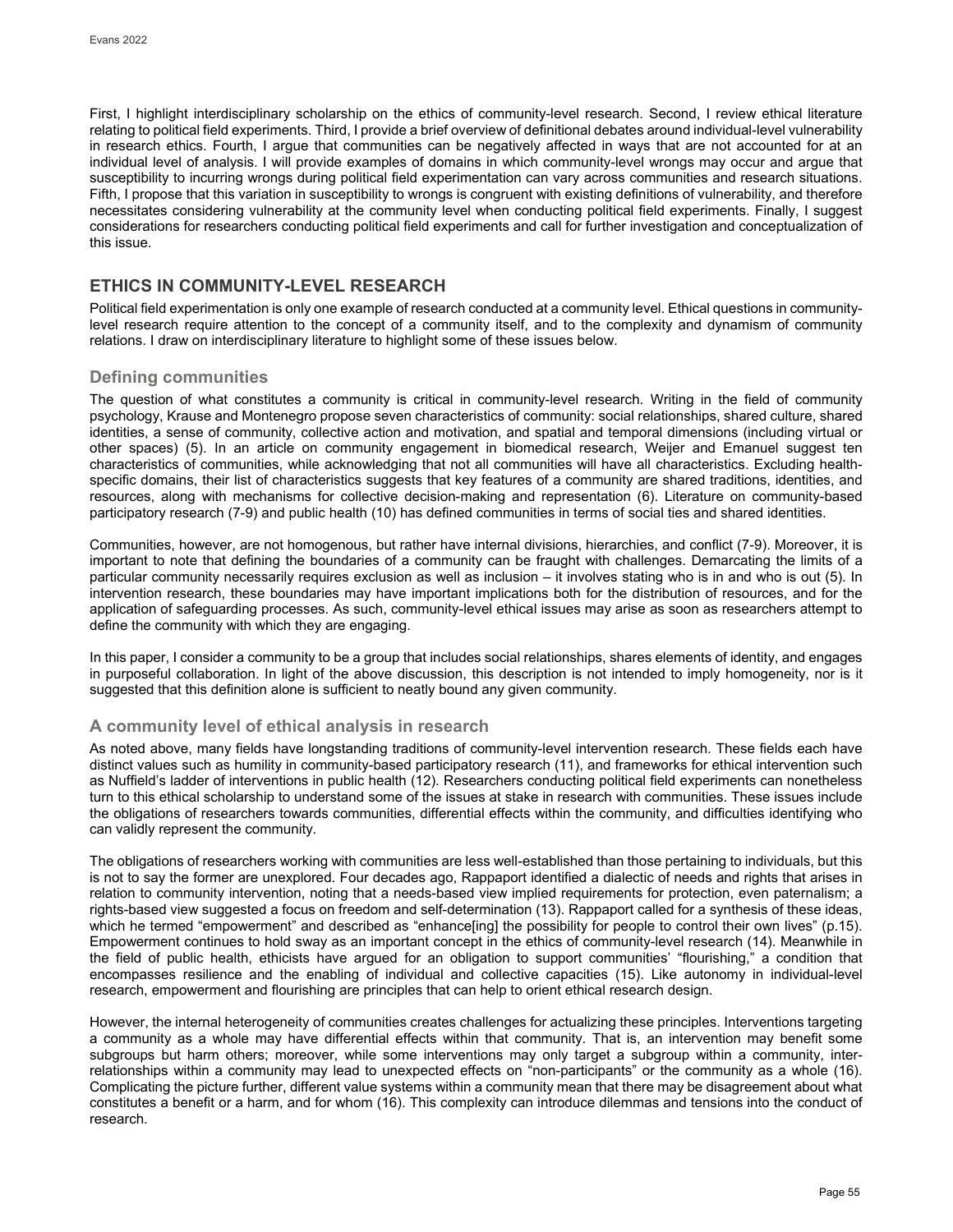Beyond benefit and harm, the concept of consent is also a thorny issue when interventions are applied at a community level. Given the complexity of communities as described above, who can speak for the community as a whole? Engaging with community governance or other forms of representation has been argued to be necessary but insufficient to safeguard communities as a whole (11). This insufficiency derives from the diversity within communities, which may not be represented in formal governance structures. Similarly, writing about cluster randomized trials, Gallo and colleagues suggest: "A gatekeeper may give permission for the cluster to participate in the study if they have legitimate authority with respect to the individuals involved and if their authority extends to the decision at hand" (17, p.9); however, they go on to describe the challenges of determining a gatekeeper's legitimacy and accounting for within-group diversity. Questions of "speaking for" a community can also arise with respect to representing or portraying that community, as may occur in the dissemination of research findings (18). Communities cannot be presumed to speak with a single voice.

In the face of these ethical challenges, scholars in fields and methodologies that focus on community-level work have suggested extensions or adaptations to transdisciplinary ethical frameworks such as the Belmont principles. For instance, Campbell and Morris suggest that community psychologists interpret and extend the Belmont principles of respect for persons and beneficence to consider the implications of research for groups, communities, and cultures (19). While adopting a community level of analysis does not resolve the tensions of differential values and effects, it can surface them. Once identified, community psychology scholar Sánchez Vidal argues for a systematic approach to weighing options in community-based research (16):

But if there are clear incompatibilities among values or if the beneficence distribution is unbalanced, it is necessary to rank-order values (or actors) so that an option is selected that is most beneficial (or less harming) to the primary values or actors chosen. Although in many instances there will not be a perfect option, it must always be an option that is globally better than the rest in terms of values, consequences, and methods involved (p.78).

This approach enables a systematic management of differential effects and may be of interest to researchers in other fields coping with similar research challenges.

# **THE ETHICS OF POLITICAL FIELD EXPERIMENTS**

Literature on the ethics of political field experiments has not directly confronted the issue of a community level of analysis, although related issues have been raised. The ethical relevance of a naturalistic context and the potential for widespread effects will thus be discussed below, while a more detailed discussion of the ethics of political field experimentation can be found in Phillips' recent review (4).

Political field experiments are carried out in the naturalistic context of the community, rather than in a laboratory or other contrived setting. Naturalistic contexts have implications for informed consent, as some political field experiments may be designed to be "unobtrusive" to further maximize the validity of findings (20). In these cases, participants may have partial or no awareness of the experiment taking place. Minimal risk is one requirement of justifying unobtrusive designs (20). Further, political field experiments not only intervene in natural settings but do so within the framework of an experiment, which requires comparison. Kukla (21) offers an alternate vision of equipoise for this type of research. Her argument centres the contextual appropriateness – rather than the abstract "equality" – of trial arms. Teele (22) also describes the complexity that natural contexts introduce into experimentation. Drawing on examples from international development, she points to jealousy between sites receiving and not receiving a desired intervention, as well as tensions between community and researcher values, as risks that are visible only when the context of the field is thoroughly understood. Teele argues that fulfilling the principle of beneficence in field experiments requires a deep, contextualized understanding of risks.

The benefits and harms of political field experiments may also accrue to individuals and entities beyond those directly enrolled in a study. For instance, in a political field experiment distributing election information, friends and neighbours of those receiving the information may also be affected (4,23). McDermott and Hatemi argue that the widespread impact of political field experiments – and accompanying widespread risk of harm – requires a new ethical principle to guide field experimentation: respect for societies (1). This principle would require field experiment researchers to consider the impact of their experiments not only on participants, but also on non-participants and on the broader population and society in which those participants exist. Whitfield (24), meanwhile, argues that field experimentation in policy research "is distinctively concerned with people in or as committees, associations, states, polities, nations, corporations, and other types of groups engaged in some manner of collective decision making" and "the agency and attendant rights of the relevant collection *as a group*" (24, p.530; italics in original). Whitfield goes on to argue that this focus on groups *as groups* requires attention to particular types of wrongs, namely those impinging on groups' legitimate decision-making. I will return to Whitfield's argument below to inform a provisional concept of vulnerabilities occurring at the level of a community.

## **DEFINING VULNERABILITY**

Vulnerability is an important concept in research ethics, where it is used to flag a need for special attention or protection (25). The American Political Science Association's 2020 *Principles and Guidance for Human Subjects Research* states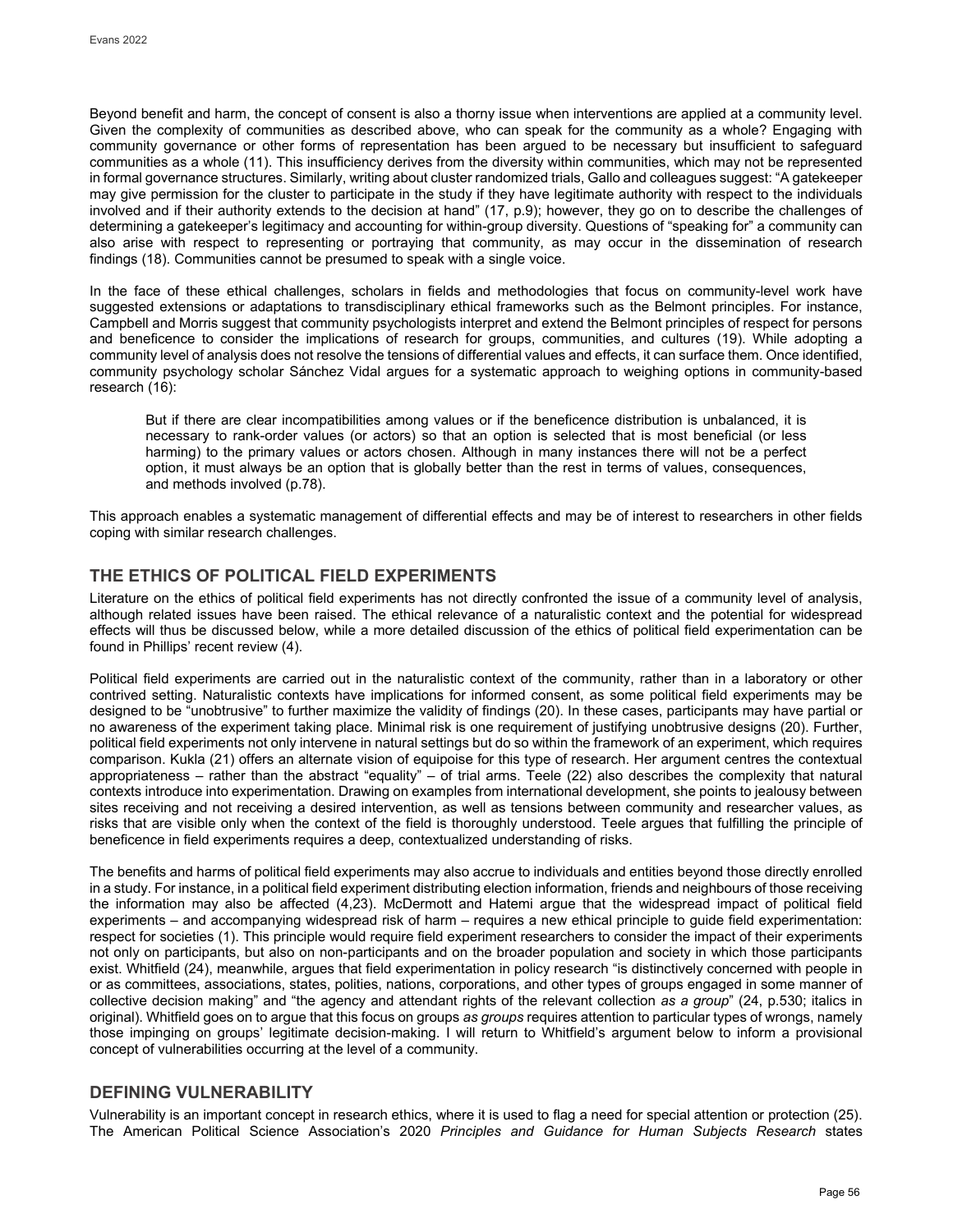"Researchers should be especially careful to respect participants' autonomy when conducting research with low-power or vulnerable participants and communities" (26). But what does it mean for a community to be vulnerable? While the concept of vulnerability is subject to ongoing debate in the research ethics literature, this debate has centred almost entirely on the concept of vulnerability as applied to individual research participants. Even concepts of "vulnerable groups" in fact consider vulnerability at an individual level of analysis. To provide grounding for a concept of vulnerability at a community level, I review existing definitional debates around individual-level vulnerabilities below.

Guidance relating to vulnerability in research – including in major research ethics frameworks such as the Belmont Report, the CIOMS International Ethical Guidelines for Biomedical Research Involving Human Subjects, and the Declaration of Helsinki – focuses on individuals who are vulnerable because of personal characteristics, or interactions between personal characteristics and context. The 1979 Belmont Report called attention to issues of capacity for consent when addressing vulnerability, and listed groups whose individual members may be considered vulnerable (such as people who are poor or very ill) (27). More recently, the 2013 Declaration of Helsinki defines vulnerability as "an increased likelihood of being wronged or of incurring additional harm" (28). This definition is referenced in the 2016 CIOMS guidelines, which like earlier reports, points to specific potentially vulnerable groups – including those with reduced capacity for consent, pregnant women, and institutionalized individuals – but also calls for attention to context when determining vulnerability (29).

These shifting guidelines reflect debate and advancement in the ethics literature on vulnerable individuals. Hurst (30) and Luna (31) offer two of the most prominent scholarly conceptualizations of vulnerability. Both critique consent-based definitions, suggesting that these fail to address the full spectrum of possible risks in research, and do not justify the perceived vulnerability of some groups. For instance, pregnant women are commonly labelled as a vulnerable group, but face no particular barriers to providing consent (30,31). Meanwhile, both Hurst and Luna also argue that labelling entire groups as vulnerable runs the risk of stereotyping (30,31). While their critiques of existing work on vulnerability share similarities, Hurst and Luna put forward distinct alternatives. Hurst argues that vulnerability can be defined as an increased likelihood of incurring wrongs. She further states that applying this definition involves asking first if a potential research participant faces a greater likelihood of wrongs, and second whether the researcher or review board has a share in the obligation to minimize that likelihood. Luna argues against defining vulnerability, suggesting the concept should remain fluid. Her work shifts the focus from what vulnerability is, to how it is produced; she suggests that contextual features, individual traits, and study design can all act as dynamic "layers" of vulnerability that wrap around an individual, and as such a person who is vulnerable in one setting may not be vulnerable in another.

More than a decade after Hurst and Luna's initial articulations of each of their positions, the precise nature of vulnerability continues to be subject to lively debate in the literature. However, this debate continues to focus on the vulnerability of individuals. An individual focus on vulnerability is explicit in Hurst's writings (30), narrowing it to an individual's risk of incurring wrongs. While Luna's (31) work brings attention to context, she is interested in context insofar as it "wraps around" the individual. Even early accounts identifying vulnerable groups are, in fact, focused on individuals who belong to those groups, and not the group as a collective unit. For instance, labelling adults with profound intellectual disabilities as a vulnerable group suggests that any person from this group could face increased risks when engaging in research. However, this move from singular to group vulnerability is neither inevitable nor always appropriate. Labelling a group as vulnerable is a categorical decision based on shared traits; it does not assume ethically-relevant social relationships or interdependencies among vulnerable group members which, as discussed above, are key features of communities.

In some instances, vulnerability may be generated by hierarchical or coercive institutional contexts such as prisons, educational institutions, or the military (32). The relationship of interest in these circumstances is not among participants, but rather between individual participants and the institutional order in which they are embedded. For instance, ethical concerns relating to research with people who are incarcerated revolve around the limits to individual prisoner's exercise of autonomy (32), and not the "community" of people in prison as a whole. Prisoners are in this case treated as a category of individuals who share specific, institutionally-imposed threats to their ability to consent.

Thus, although the phrase "vulnerable communities" appears frequently across research ethics literature, the question of what it means for a community to be vulnerable is left unanswered. As such, it is unclear whether current definitions as described above are sufficient to guide research undertaken at a community level.

# **COMMUNITY-LEVEL VULNERABILITIES**

In seeking to address community-level vulnerabilities, I follow Hurst's conceptualization of vulnerability as variable susceptibility to wrongs. I first draw on Whitfield to extend the concept of wrongs to a community level, then argue that communities have varying susceptibility to these wrongs; I suggest that the concept of vulnerability can be applied at a community level of analysis. I also follow Luna (31) in treating vulnerability as an emergent condition rather than an intrinsic property. Luna argues that individuals are rendered vulnerable by circumstance and that vulnerability is layered rather than dichotomous; in keeping with this approach, I will suggest ways in which community-level vulnerabilities can emerge through the process of political field experimentation, rather than seeking to label certain communities or types of communities as inherently vulnerable.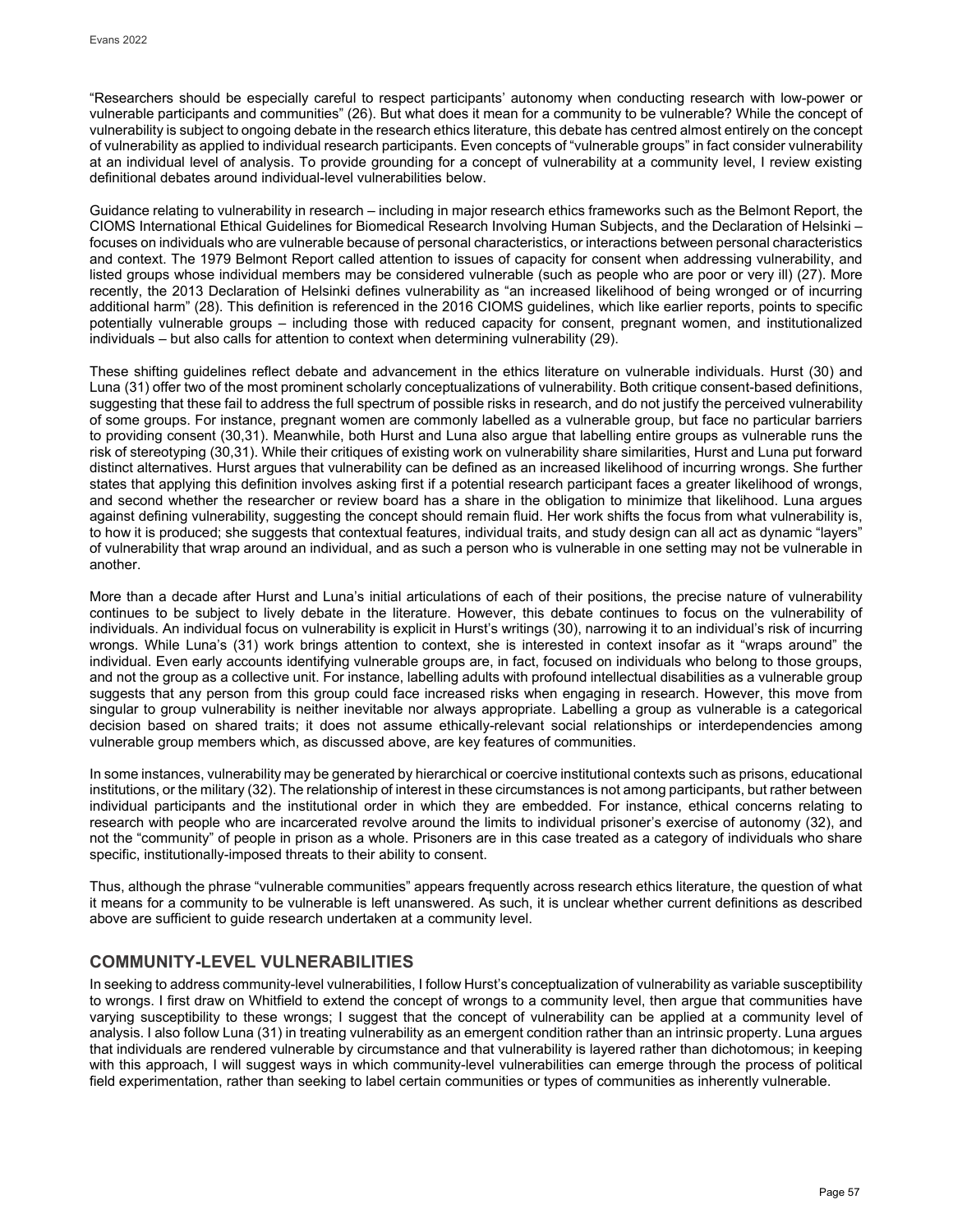## **Communities and collective wrongs**

If individual vulnerabilities can be understood in terms of (individual) wrongs, community vulnerabilities can be understood in terms of collective wrongs. Whitfield, in his call for ethical principles specific to empirical political science research, provides just such a concept. He distinguishes between three types of wrongs, the first and most familiar of which are individual wrongs, i.e., those perpetrated against distinct individual persons. Second are diffuse wrongs, which pertain to the shared attributes of individuals, for instance the perpetuation of stereotypes. Third, and most relevant here, are collective wrongs, which "are done to the moral status and due consideration of groups" (24, p.532). While Whitfield takes a narrow view of groups as "constituted collectives that function as intentional agents in their own right" (p.532), such as governments or other decision-making bodies, I extend the concept of collective wrongs to a broader array of communities that may be subject to political field experimentation, using the provisional definition of "community" described above.

Whitfield's taxonomy may imply that collective wrongs exist independently from individual and diffuse wrongs. In fact, this is unlikely to be the case. Individuals are embedded in communities, and communities are comprised of individuals; feedback loops among levels of analysis can shape intervention effects, harms, and vulnerabilities (33,34). However, while collective wrongs are not fully separable from individual-level effects of an intervention, nor are they reducible to a simple sum of individual effects. Rather, I posit that wrongs at a community level impinge or affect the elements that define a community, such as social relationships, shared identities, and collective functions. These effects cannot be understood without adopting a community level of analysis.

Income inequality provides a good example. If one of the functions of a city is to support the livelihood and flourishing of its inhabitants, we can say a city is "doing well" when the quality of life there is high, life expectancy is long, and people are happy to live there. Conversely, a city is "doing poorly" when the quality of life is poor, and its residents live short and unhappy lives. Research in public health has demonstrated that income inequality is associated with poorer and more unequal population health, independently of other major factors including overall wealth (35,36). Various pathways have been hypothesized to explain this effect, including increased chronic stress (36) and weaker public infrastructure and services (37). An increase in inequality may arise from various differential effects within the community, including benefits to some groups and smaller benefits, neutral effects, or losses to others. However, the problem of inequality is relative, by definition, and so may not be visible at an individual level of analysis.

Threats to social cohesion are another instance of a community-level effect. The term "social cohesion" is used to describe the extent of trust and intra-community networks within a group. Like social equality, social cohesion is independently associated with wellbeing (38-40). If benefits accrue – or are perceived to accrue – to one group and not to another, cohesion may be undermined (40). Tension may also arise when social discourses of "deservingness" are breached (41). Workers, for instance, may object to the provision of more generous benefits to the unemployed; or law-abiding citizens may object to increased supports for incarcerated people. In these hypothetical situations, benefits to a subgroup within the community may have ramifications for the cohesiveness of the community as a whole.

Veering closer to Whitfield's original argument, we can also see threats to governance as a collective wrong that can be incurred by a community. Governance reflects the ability of a community to make decisions that affect the collective. Governance requires both authority (the power to make decisions) and legitimacy (social acceptance of authority) (42). Where governance is undermined, a community loses the capacity to self-organize, support its members, and manage its resources. Political field experiments relating to voting may undermine the legitimacy of elections, a clear threat to governance (23). Meanwhile, field experiments have gained particular prominence in research on international development (43), and scholars have noted that well-intentioned international aid may have the effect of undermining governance – when essential services are provided by an entity other than the government, the government may lose legitimacy as a body capable of meeting population needs (44). This can spur a cyclical effect, as a government that has lost legitimacy will be hobbled in efforts to gather and distribute resources, leading to increased need for outside support and further reduced legitimacy. As in the above examples, this effect can occur without harming or wronging any particular member of the community. In fact, external aid may provide tangible benefits like health or social services. But despite these benefits to individuals, the community's decreased ability to self-govern represents a collective wrong.

The above descriptions are only examples of collective wrongs affecting communities and are in no way intended to represent a comprehensive or exhaustive list. In fact, such a list would be difficult to compose, as it would require a fully-articulated inventory of the ethically-relevant interests of groups. Instead, I hope to illustrate the possibility of analyzing community-level wrongs as a distinct concern, one that cannot be deduced by tallying individual-level wrongs. This is important because analyzing wrongs solely at an individual level may miss risks of the sort described above, thereby creating the potential for unintended, adverse effects.

# **Community vulnerabilities**

If we accept that collective wrongs are those affecting a community's ability to function as a community, and that collective wrongs are not reducible to a collection of individual wrongs, we can then ask whether all communities are at equal risk of being wronged in this way. This potential for a range of levels of risk is central to many conceptualizations of vulnerability. In Hurst's work (30), and in the 2013 Declaration of Helsinki (28), this issue of risk is explicit – both describe vulnerability as an excess risk of wrongs (and, in the latter case, harms). In Luna's argument, layers of vulnerability may accrue or be peeled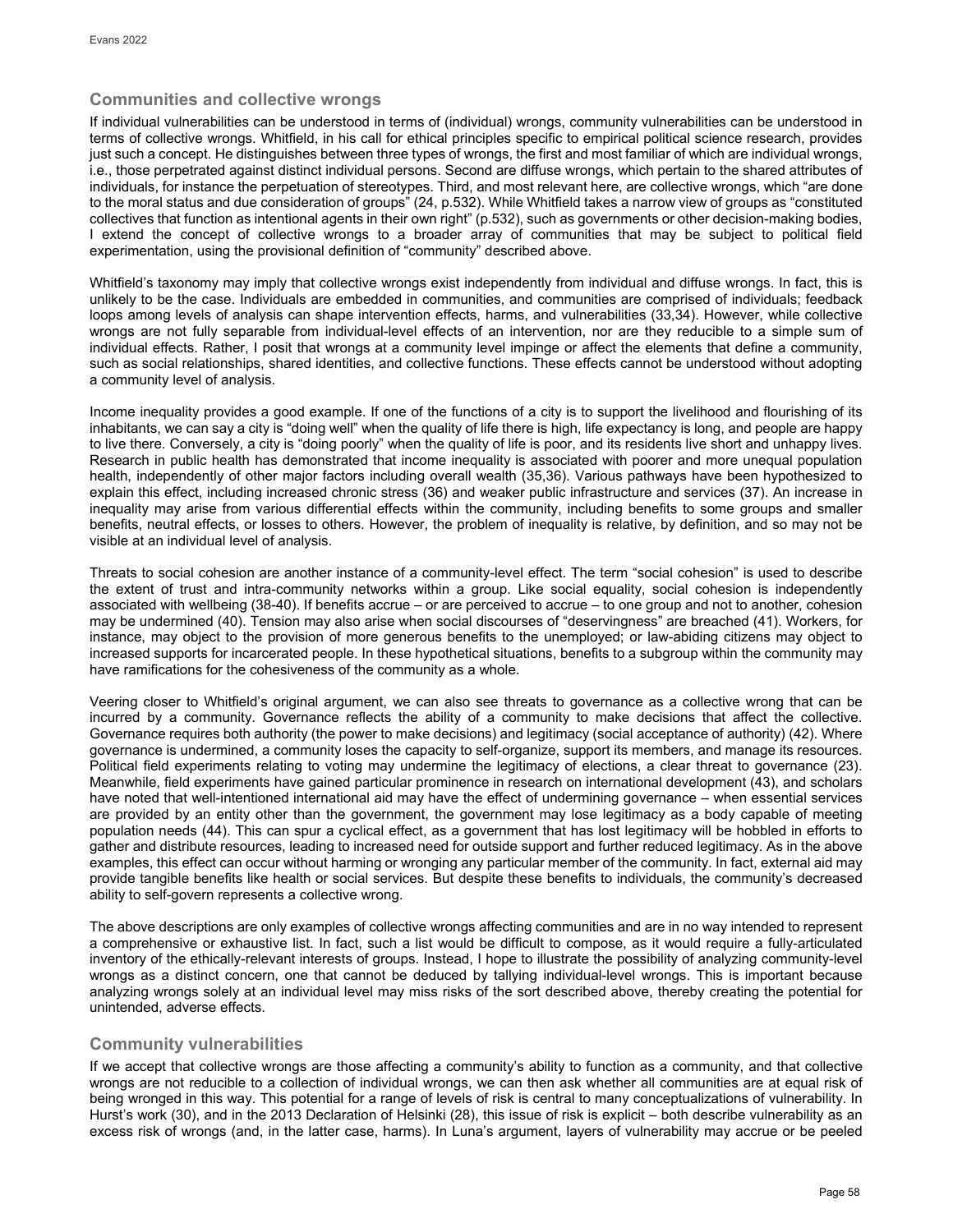back depending on context (31). The metaphor of layers therefore implies a spectrum or range of vulnerability, although risk per se is not addressed. In all these accounts, vulnerability tells us that something is more than usually susceptible to damage, or in need of greater care.

Empirical and conceptual literature provides examples of a range in risks of wrongs at a community level. Inequality may pose a greater threat in communities that do not have effective mechanisms for redistribution of resources (35,37). For instance, income inequality may be mitigated by taxation policies. At a smaller scale, neighbourhoods may redistribute resources through informal or formal networks like places of worship. However, in communities without redistributive capacities, the full force of increasing inequality will be felt. Threats to social cohesion, meanwhile, are a more prominent concern in communities with pre-existing divisions and tensions. Teele, for instance, comments on a field experiment carried out by Paluck and Green in Rwanda, where a radio program was developed in which actors voiced dissent with the aim of assessing the effect on listeners' tendencies to defer to authority. Teele argues that promoting the democratic norm of contestation could in fact pose a threat to the fragile balance of a post-genocidal society (22). Threats to governance may be most pronounced where governance structures are weak or are already undermined. This issue is reflected by Cragoe, who notes that traditional governance and other forms of leadership in some Indigenous communities may exist in tension with governance structures instituted by the state. He argues that researchers working with Indigenous communities should consult with the most appropriate community leaders to ensure that the interests of participants are legitimately represented, and to avoid replicating and reinforcing damaging, paternalistic colonial relations (45). These examples suggest that social features and processes – whether internal to a community or imposed by outside forces – can place some communities at additional risk of incurring collective wrongs during the process of political field experimentation.

However, it is critical to note here that the objective of naming community vulnerabilities is *not* to label specific communities as vulnerable. As described above, research with communities has adopted a focus on empowerment that dialectically acknowledges the risks faced by communities and seeks to actualize community rights and capacities (14). In keeping with this synthesis, I suggest that community-level vulnerabilities in political field experiments are not fixed properties of the community. Rather, community-level vulnerabilities emerge through the interaction between a study or intervention design, and features of the community receiving that intervention. Inequalities may be deepened when an experiment distributes goods to the already-advantaged; social cohesion may be weakened when a study produces benefits that accrue to a specific group, or that violate social norms of fairness; governance may be weakened by an intervention that circumvents or overrides existing, local decision-making structures. Naming these vulnerabilities is not grounds for excluding communities from research, but rather is intended to prompt responsive study designs that minimize harm while respecting community-self-determination.

Creating such designs requires researchers to ask of their political field experiments: In what ways does this study design interact with this specific community's context and makeup to affect the likelihood of wrongs – including wrongs affecting social relationships, shared identity, collective activity, and other elements that make this community a community? What wrongful effects might this study have on subgroups within the community? How might the susceptibility to these community- and subgroup-level wrongs be reduced or offset in the context of the experiment? How might differential effects be fairly and appropriately balanced? Moreover, the dynamic nature of communities mean that any changes introduced to a field experiment to offset vulnerabilities may introduce new, and newly differential, effects. Thus, managing vulnerability will be an iterative process. Sánchez Vidal's framework quoted above can provide a helpful structure for managing that complexity while aligning decisions with relevant values and minimizing overall harm (16).

These questions and processes are critical because a failure to consider community-level vulnerabilities in political field experiments risks incurring detrimental effects. This risk is present even when individual vulnerabilities have been carefully taken into account. For instance, ensuring consent processes are adapted to the needs of individual participants is critical, but will prevent none of the potential community-level wrongs described above such as increased inequalities, damaged cohesion, or undermined governance. On the other hand, tailored strategies rooted in a deep understanding of local contexts including conflicts, resources, and norms, along with collaboration with community members and community leaders, may help prevent unintended wrongs to communities, *as communities*.

# **A CALL FOR FURTHER EXPLORATION**

This paper adds to emerging conversations on the ethics of political field experiments. While existing ethical frameworks are oriented towards protecting individuals, political field experiments often concern communities. Applying the concept of vulnerability at the community level alerts us to the possibility of increased susceptibility to collective wrongs – wrongs that impede community relationships, identity, and functioning. While not independent of individual-level effects, these wrongs may be overlooked when political field experiments are subjected to individual-level ethical analysis alone. Future scholarship can create a firm definition of community-level vulnerabilities; suggest obligations implied by these vulnerabilities; further consider vulnerabilities at a subgroup level and the interactions of vulnerabilities across levels of analysis; and identify strategies for identifying community-level vulnerabilities and mitigating the risk of associated wrongs. While I have drawn here primarily on literature relating to field experiments in political science and policy, future work can also address the relevance of communitylevel vulnerabilities in other disciplinary traditions.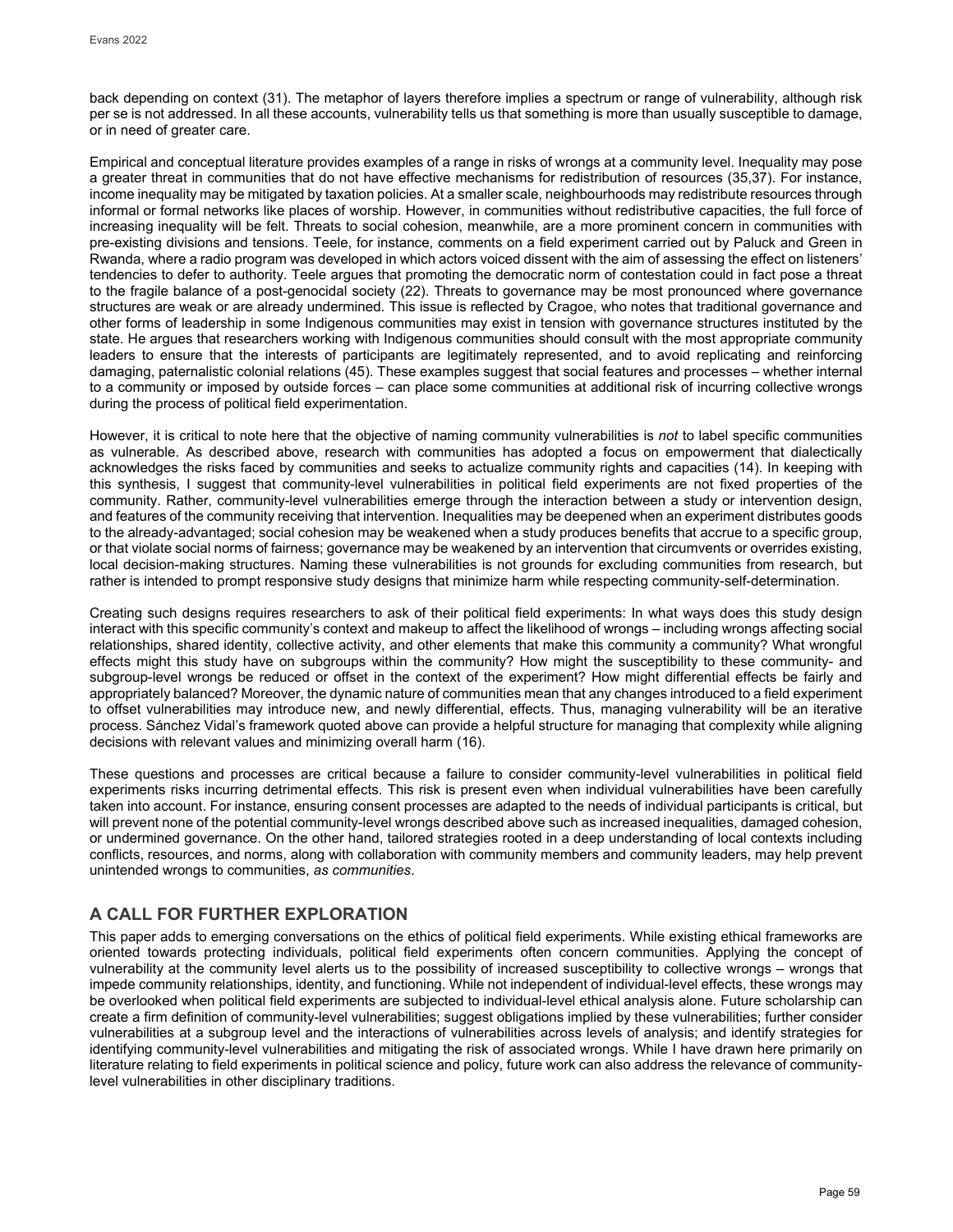# **Reçu/Received:** 07/09/2020 **Publié/Published:** 01/03/2022 **Remerciements Acknowledgements**

L'auteur tient à remercier le Dr Ariella Binik pour ses The author would like to thank Dr. Ariella Binik for her feedback commentaires sur une version préliminaire de ce manuscrit. on a draft of this manuscript. This research was supported by an Cette recherche a été financée par une bourse d'études Ontario Graduate Scholarship. supérieures de l'Ontario.

# **Conflits d'intérêts Conflicts of Interest**

Aucun à déclarer

#### **Édition/Editors:** Sihem Neïla Abtroun & Aliya Affdal

Les éditeurs suivent les recommandations et les procédures The editors follow the recommendations and procedures décrites dans le [Code of Conduct and Best Practice Guidelines](http://publicationethics.org/resources/code-conduct) outlined in the COPE Code of Conduct and Best Practice <u>[for Journal Editors](http://publicationethics.org/resources/code-conduct)</u> de COPE. Plus précisément, ils travaillent <u>Guidelines for Journal Editors</u>. Specifically, the editors will work pour s'assurer des plus hautes normes éthiques de la to ensure the highest ethical standards of publication, including: publication, y compris l'identification et la gestion des conflits the identification and management of conflicts of interest (for d'intérêts (pour les éditeurs et pour les auteurs), la juste editors and for authors), the fair evaluation of manuscripts, and évaluation des manuscrits et la publication de manuscrits qui the publication of manuscripts that meet the journal's standards répondent aux normes d'excellence de la revue.

#### **Évaluation/Peer-Review:** Edison J. Trickett & Lindsay McNair

Les recommandations des évaluateurs externes sont prises en Reviewer evaluations are given serious consideration by the considération de façon sérieuse par les éditeurs et les auteurs editors and authors in the preparation of manuscripts for dans la préparation des manuscrits pour publication. Toutefois, publication. Nonetheless, being named as a reviewer does not être nommé comme évaluateurs n'indique pas nécessairement necessarily denote approval of a manuscript; the editors of l'approbation de ce manuscrit. Les éditeurs de la <u>*[Revue](http://cjb-rcb.ca/) [Canadian Journal of Bioethics](http://cjb-rcb.ca/)*</u> take full responsibility for final *[canadienne de bioéthique](http://cjb-rcb.ca/)* assument la responsabilité entière de acceptance and publication of an article. l'acceptation finale et de la publication d'un article.

of excellence.

### **REFERENCES**

- 1. McDermott R, Hatemi PK. Ethics in field experimentation: A call to establish new standards to protect the public [from unwanted manipulation and real harms.](https://www.pnas.org/content/117/48/30014) Proceedings of the National Academy of Sciences of the United States of America. 2020;117(48):30014-21.
- 2. McFadgen B, Huitema D. [Experimentation at the interface of science and policy: A multi-case analysis of how policy](https://link.springer.com/article/10.1007/s11077-017-9276-2)  [experiments influence political decision-makers.](https://link.springer.com/article/10.1007/s11077-017-9276-2) Policy Sciences. 2018;51(2):161-187.
- 3. Huitema D, Jordan A, Munaretto S, Hilden M[. Policy experimentation: Core concepts, political dynamics,](https://link.springer.com/article/10.1007/s11077-018-9321-9)  [governance and impacts.](https://link.springer.com/article/10.1007/s11077-018-9321-9) Policy Sciences. 2018;51(2):143-159.
- 4. Phillips T. [Ethics of field experiments.](https://www.annualreviews.org/doi/abs/10.1146/annurev-polisci-041719-101956) Annual Review of Political Science. 2021;24(1): 277-300.
- 5. Krause M, Montenegro CR[. Community as a multifaceted concept.](https://psycnet.apa.org/record/2016-09482-013) In Bond MA, Serrano-García I, Keys CB, Shinn M, editors, APA Handbook of Community Psychology: Theoretical Foundations, Core Concepts, and Emerging Challenges. American Psychological Association; 2017. p. 275-294.
- 6. Weijer C, Emanuel EJ[. Ethics. Protecting communities in biomedical research.](https://pubmed.ncbi.nlm.nih.gov/10970227/) Science. 2000;289(5482):1142-44.
- 7. Banks S, Armstrong A, Carter K et al. [Everyday ethics in community-based participatory research.](https://www.tandfonline.com/doi/pdf/10.1080/21582041.2013.769618) Contemporary Social Science. 2013;8(3):263-277.
- 8. Israel BA, Schulz AJ, Parker EA, Becker AB[. Review of community-based research: Assessing partnership](https://pubmed.ncbi.nlm.nih.gov/9611617/)  [approaches to improve public health.](https://pubmed.ncbi.nlm.nih.gov/9611617/) Annual Review of Public Health. 1998;19:173-202.
- 9. Minkler M[. Ethical challenges for the "outside" researcher in community-based participatory research.](https://pubmed.ncbi.nlm.nih.gov/15539542/) Health Education and Behavior. 2004;31(6):684-97.
- 10. Ortmann LW, Barrett DH, Saenz C et al. Public health ethics: Global cases, practice, and context. In: Barrett DH, Ortmann LW, Dawson A, et al., editors. Public Health Ethics: Cases Spanning the Globe. Switzerland: Springer Open; 2016.
- 11. Wallerstein NB, Duran B. [Using community-based participatory research to address health disparities.](https://pubmed.ncbi.nlm.nih.gov/16760238/) Health Promotion Practice. 2006;7(3):312-23.
- 12. Nuffield Council on Bioethics. [Public health: Ethical issues.](https://www.nuffieldbioethics.org/publications/public-health) Cambridge, UK. 2007.
- 13. Rappaport J[. In praise of paradox: A social policy of empowerment over prevention.](https://pubmed.ncbi.nlm.nih.gov/7223726/) American Journal of Community Psychology. 1981;9(1):2-24.
- 14. Rappaport J. Searching for oz: Empowerment, crossing boundaries, and telling our story. In: Aber MS, Maton KI, Seidman E, Kelly JG, editors, Empowering Settings and Voices for Social Change. Oxford University Press; 2010.
- 15. Ruger JP. [Positive public health ethics: Toward flourishing and resilient communities and individuals.](https://pubmed.ncbi.nlm.nih.gov/32485131/) American Journal of Bioethics. 2020;20(7):44-54.
- 16. Sánchez Vidal A[. The ethics of community psychology: Actors, values, options, and consequences.](https://psycnet.apa.org/record/2016-09482-003) In Bond MA, Serrano-García I, Keys CB, Shinn M, editors, APA Handbook of Community Psychology: Theoretical Foundations, Core Concepts, and Emerging Challenges. American Psychological Association; 2017. p. 67-83.
- 17. Gallo A, Weijer C, White A et al. What is the role and authority of gatekeepers in cluster randomized trials in health [research?](https://trialsjournal.biomedcentral.com/articles/10.1186/1745-6215-13-116) Trials. 2012;13(116).